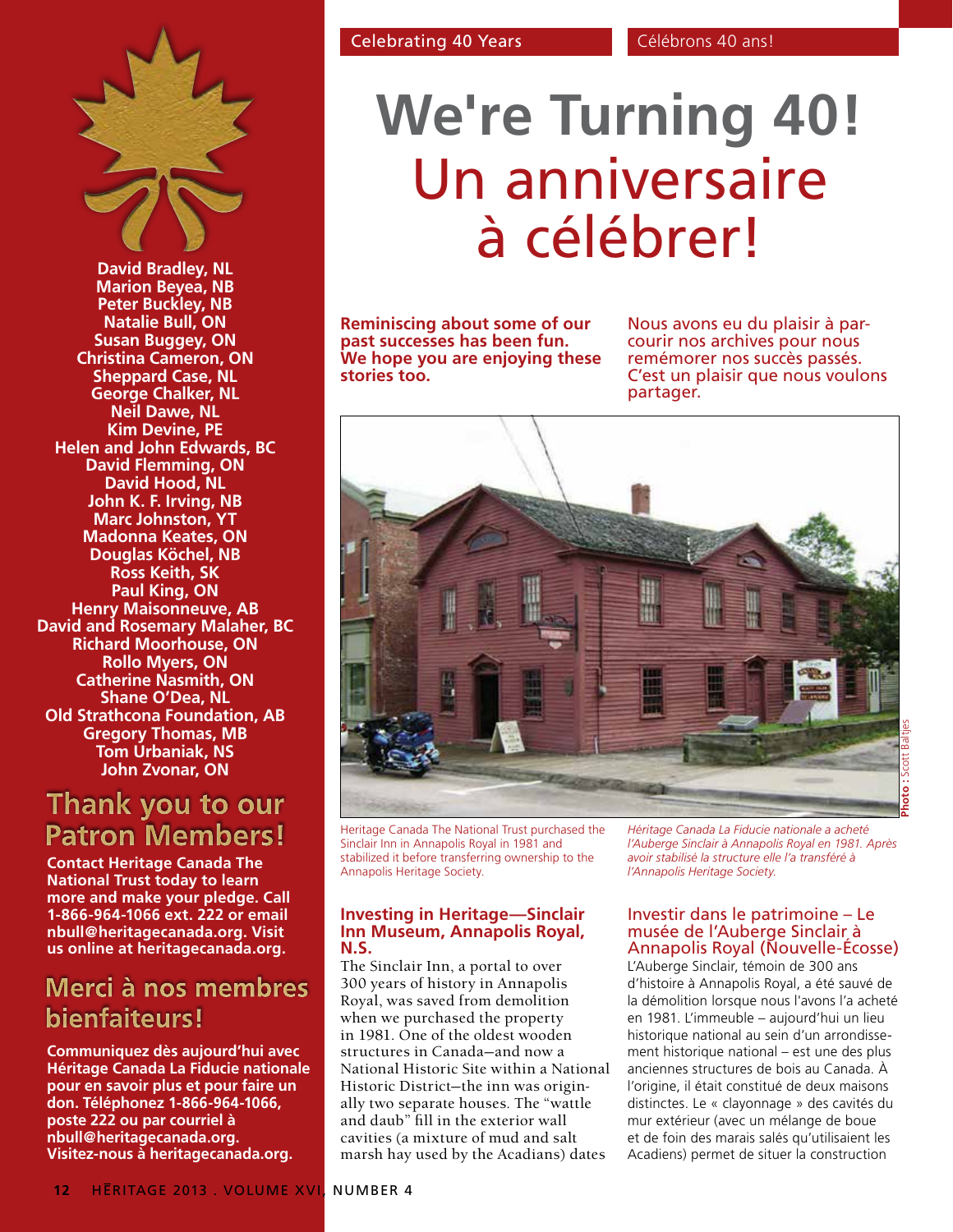#### Celebrating 40 Years Christian Celebrating 40 Years Celebrons 40 ans!

construction to circa 1708-1711. The inn was created in 1781 when local landowner Frederick Sinclair combined the two buildings, giving the structure its Georgian appearance. It would remain open to the public for the next 150 years.

By the time we purchased the property—likely the only pre-expulsion Acadian structure in Annapolis Royal—the inn had been unoccupied for a number of years and had fallen into a state of disrepair. After its successful stabilization, ownership was transferred to the Historic Restoration Society—now the Annapolis Heritage Society—which operates it as a museum.

Last year, extensive preservation work was partly funded through our Runciman Fund for Heritage Conservation. Restoration of exterior elements included the cedar shingle roof, wood siding and many original wooden windows. Inside, work included cellar excavations, structural reinforcements and pest control. A new diorama with audio interpretation offers visitors a glimpse of life in the 1740s.

aux environs de 1708 à 1711. L'Auberge est née en 1781 quand le propriétaire foncier local Frederick Sinclair a combiné les deux bâtiments, donnant à l'ensemble son allure géorgienne. Elle restera au service du public pendant 150 ans.

Quand nous avons a acheté l'immeuble – qui est probablement la seule structure d'avant la déportation des Acadiens à Annapolis Royal –, l'établissement était inoccupé depuis des années et délabré. Après avoir stabilisé la structure, la FHC en a transféré la propriété à la Historic Restoration Society (aujourd'hui l'Annapolis Heritage Society), qui l'exploite comme musée.

L'an dernier, de vastes travaux de préservation ont été en partie financés par Fonds Runciman pour la conservation du patrimoine. Parmi les éléments extérieurs restaurés figurent le toit en bardeaux de cèdre, le revêtement des murs en bois et de nombreuses fenêtres en bois d'origine. À l'intérieur, les caves ont été creusées, la structure a été renforcée et des mesures ont été prises pour éliminer des ravageurs. Un nouveau diorama complété par une interprétation audio donne aux visiteurs un aperçu de la vie dans les années 1740.



Battle Harbour is one of the sparsely populated villages along the 100-km Labrador Straits that benefited from HCF's Heritage Regions program.

#### **Heritage Regions Program—Revitalizing Labrador Straits**

In 1988, the organization launched Heritage Regions as a means to counteract the impact of changing socio-economic conditions. This revitalization program takes an integrated, people-centred approach by leveraging the resources of a

*Battle Harbour est un des petits villages le long du détroit du Labrador qui a bénéficié du programme au titre des Régions patrimoniales d'Héritage Canada.* 

#### Le programme Régions patrimoniales – Revitaliser la région du détroit du Labrador

En 1988, l'organisme a lancé le programme Régions patrimoniales pour faire contrepoids à certains effets de l'évolution socioéconomique. Ce programme de revitalisation adopte une démarche intégrée et humaine tirant parti des ressources présentes dans les diverses